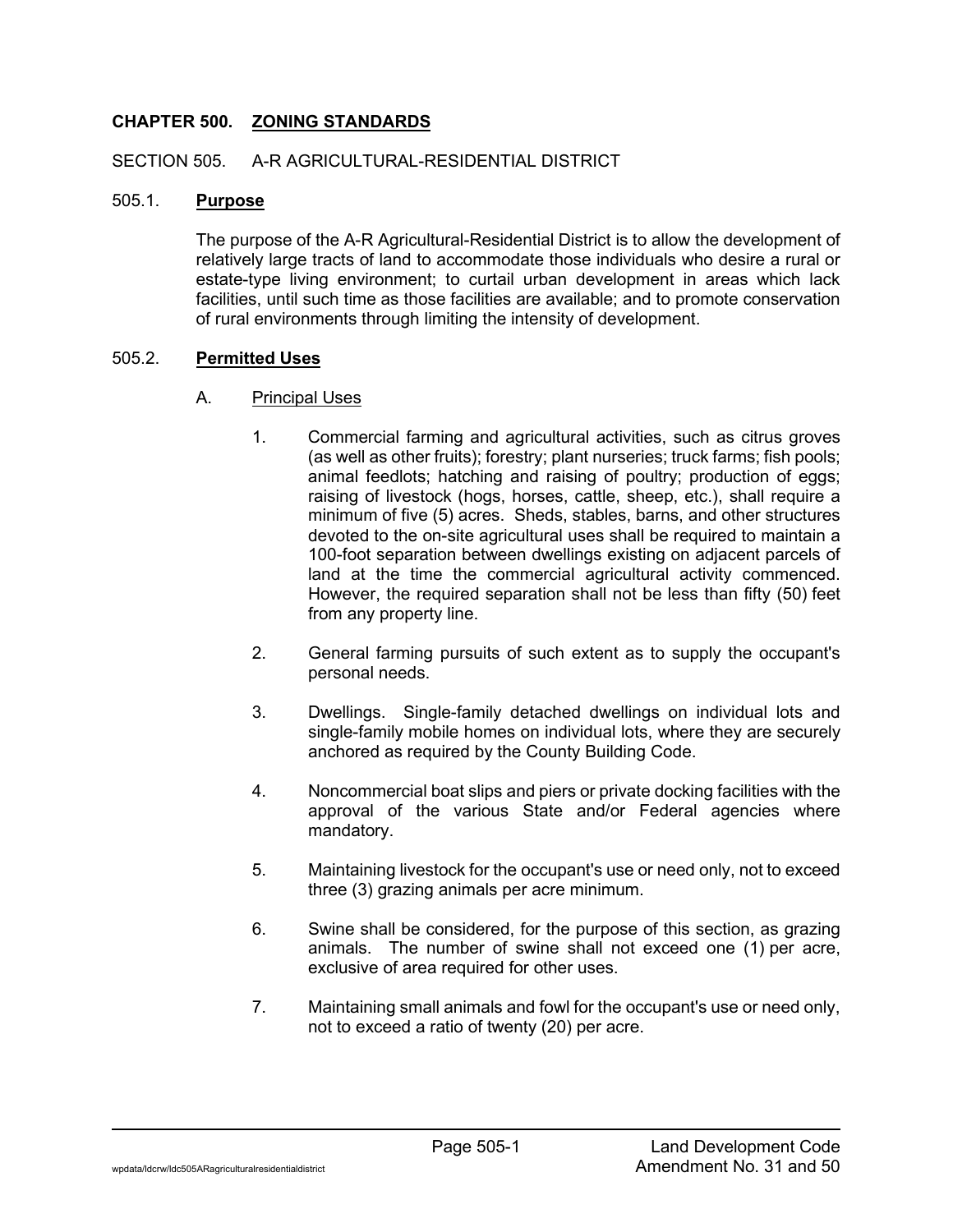- 8. Public and semipublic buildings and facilities to include the following: County, State, or Federal structures and uses; churches; civic organizations; and schools.
- 9. Temporary roadside stands used on a seasonal basis for the sale of fruits, vegetables, and other agriculturally related products shall require a minimum lot area of two (2) acres.
- 10. Community Gardens, Market Gardens and Community Farms in accordance with this Code, Section 530.23.
- 11. Solar Facility
- B. Accessory Uses
	- 1. Minor home occupations (unless a special exception per Section 530.21.1.D.5).
	- 2. Private garages and parking areas.
	- 3. Private swimming pools and cabanas in accordance with this Code.
	- 4. Signs in accordance with this Code.
	- 5. Other accessory uses customarily incidental to an allowed principal use.

## 505.3. **Conditional Uses**

- A. Residential treatment and care facilities.
- B. Gun clubs and indoor or outdoor firing and archery ranges, subject to a minimum site area of ten (10) acres.
- C. Aircraft and helicopter landing fields, subject to approval by the Federal Aviation Administration and compliance with appropriate State and local laws, provided that no aircraft landing field or helicopter pad be located closer than 1,000 feet from the closest property line of a school that provides a curriculum of elementary or secondary academic instruction, including kindergarten, elementary, middle, or high schools.
- D. Parachute drops.
- E. Amusement parks.
- F. Automobile race tracks.
- G. Medical waste disposal facilities.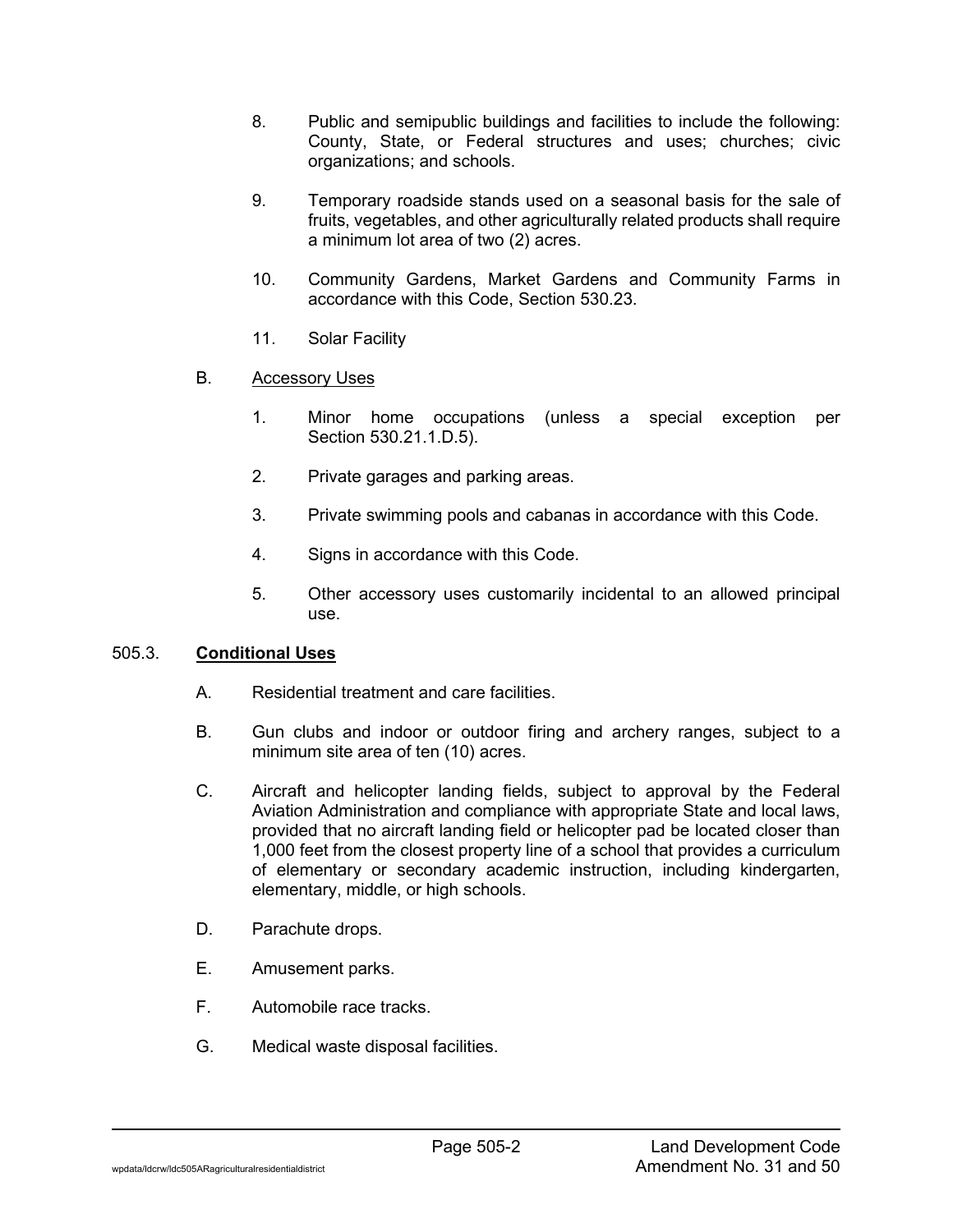- H. Construction and demolition debris dumps, subject to all local, State, and Federal regulations.
- I. Yard trash disposal facilities.
- J. Mining and/or reclamation including, but not limited to, mining or extraction of limestone, clay, sand, natural gas, oil, and organic soils, subject to all local, State, and Federal regulations.
- K. Wastewater treatment plants, except when accessory to a development.
- L. Sludge, septage, and other waste disposal sites.

## 505.4. **Performance Standards for Conditional and Special Exception Uses**

All activities shall be in conformance with standards established by the County, State, and Federal government.

## 505.5. **Special Exception Uses**

- A. Bed and breakfast, tourist homes.
- B. Duplexes.
- C. Major home occupations.
- D. Day-care centers.
- E. Public and private rights-of-way for utilities.
- F. Public and private substations for utilities.
- G. Public or private parks, playgrounds, and recreation areas.
- H. Golf courses, provided the clubhouse and other structures are located over 150 feet from an abutting lot or parcel.
- I. Storage and repair facilities for essential services.
- J. Animal hospitals or veterinarian clinics and dog kennels.
- K. Travel trailer parks and travel trailer or recreational vehicle subdivisions, subject to the requirements set forth in this Code. Park model trailers located on lots within travel trailer and/or recreational vehicle subdivisions or condominiums may be utilized for permanent occupancy.
- L. Accessory uses customarily incidental to an allowed special exception use.
- M. Farm Feed and Supplies Establishments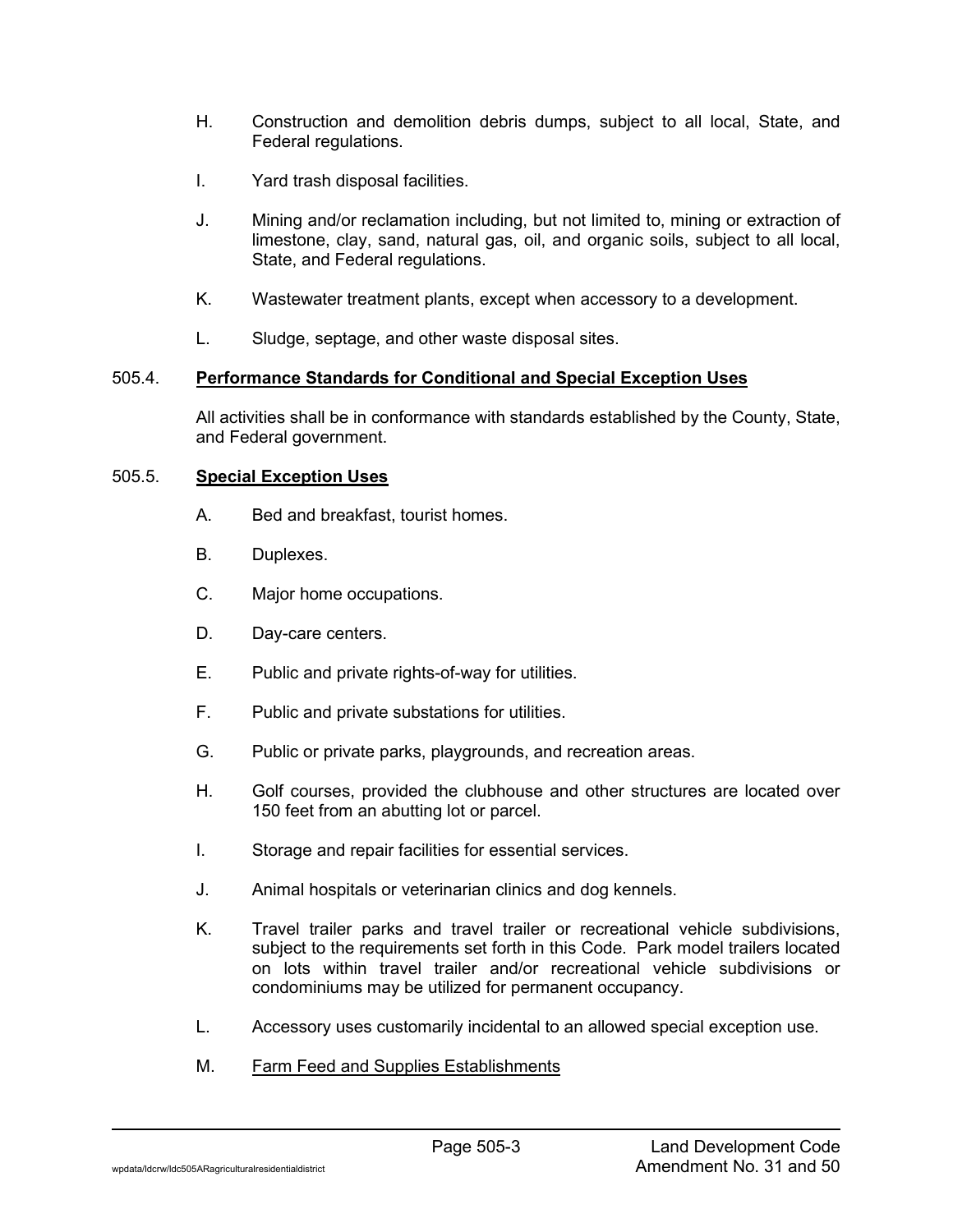The following criteria and requirements shall apply to all farm feed and supplies establishments:

- 1. Feed—livestock, poultry, and pets.
- 2. Animal health products.
- 3. Lawn and garden supplies.
- 4. Fertilizer, insecticides, and pesticides.
- 5. Leather goods and tack.
- 6. Fence posts and supplies to be enclosed in an opaque buffer.
- 7. No equipment, such as lawn mowers, tractors, and accessories, shall be stored or repaired on this site.
- 8. There shall be a minimum fifty (50) foot setback from all property lines for the building and storage areas.
- N. Private Schools

## 505.6. **Area, Density, and Lot Width Requirements**

- A. Single-Family Detached Dwellings and Mobile Homes
	- 1. Minimum lot area: One (1) Acre
	- 2. Maximum possible gross density: One (1) Dwelling Unit Per Acre
	- 3. Minimum lot width: 125 Feet
	- 4. Single-family detached dwellings in the A-R Agricultural-Residential District are required to meet all of the standards above, except when such units are developed in a CS-MPUD Conservation Subdivision Master Planned Unit Development in accordance with this Code, Section 522.10, the minimum lot area requirements and lot width requirements shall not apply.

## B. All Other Uses

No minimum lot areas are required, subject to meeting minimum yard and coverage regulations.

# 505.7. **Coverage Regulations**.

All buildings, including accessory buildings, shall not cover more than twenty-five (25) percent of the total lot area.

#### 505.8. **Yard Regulations**